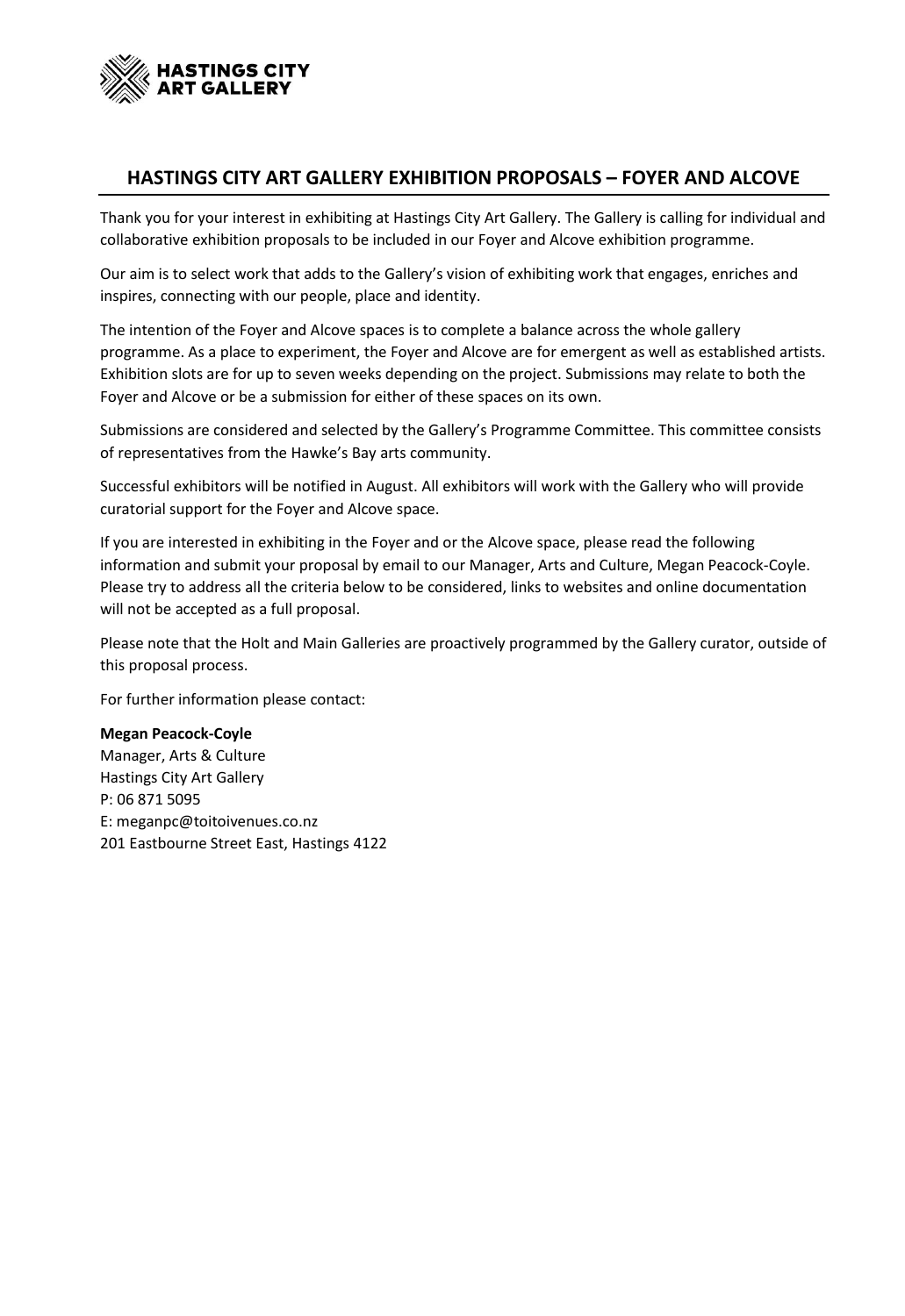

### **WHAT TO INCLUDE IN YOUR PROPOSAL**

*Please try to address all the criteria below to be considered, links to websites and online documentation will not be accepted as a full proposal.*

**\_\_\_\_\_\_\_\_\_\_\_\_\_\_\_\_\_\_\_\_\_\_\_\_\_\_\_\_\_\_\_\_\_\_\_\_\_\_\_\_\_\_\_\_\_\_\_\_\_\_\_\_\_\_\_\_\_\_\_\_\_\_\_\_\_\_\_\_\_\_\_\_\_\_\_\_\_\_\_\_\_\_\_\_\_\_\_**

- □ Name
- Address
- Telephone number
- E-mail address
- □ Summary of the description of the project or exhibition not exceeding 150 words
- Preferred dates for the project
- □ Preferred Gallery space for the project Foyer Gallery and/or Alcove Space
- A clear description of the project. You should briefly outline the concept, the background to the project, its objectives and its expected outcomes.
- A budget itemising your costs and projected sources of income.
- $\Box$  A concise CV and brief bio of the key people involved in the project and their roles and prior experience in art or design.
- Visual support material. This can take the form of emailed jpg files, design brochures, photographs, images, video and published catalogues. Please label these clearly with the project name. Do not send original material.
- You can email the proposal with clearly labelled files and jpegs to the Exhibition Coordinator. Please keep jpg images less than 1mb in size.
- If you post the proposal we need to be able to photocopy the application. Please print on plain white A4 paper and attach any extra pages with paper clips. Please do not bind or staple the application.